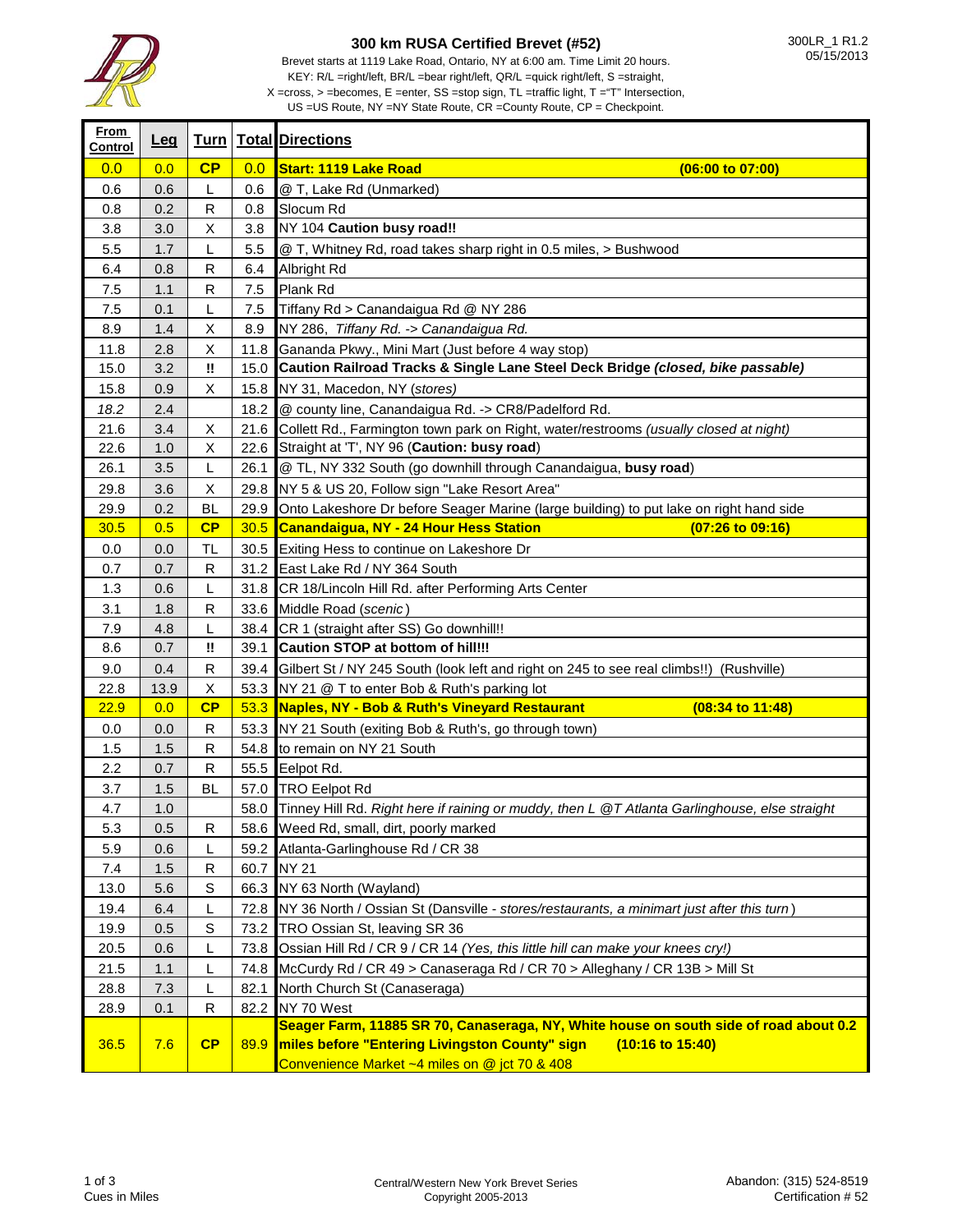

┱

**From** 

## **300 km RUSA Certified Brevet (#52)**

Brevet starts at 1119 Lake Road, Ontario, NY at 6:00 am. Time Limit 20 hours. KEY: R/L =right/left, BR/L =bear right/left, QR/L =quick right/left, S =straight,

 $X = cross, > = becomes, E = enter, SS = stop sign, TL = traffic light, T = "T" Intersection,$ 

US =US Route, NY =NY State Route, CR =County Route, CP = Checkpoint.

| <u> רוטוו</u><br>Control | <u>Leg</u> |              |       | <b>Turn Total Directions</b>                                                                                                                                                             |
|--------------------------|------------|--------------|-------|------------------------------------------------------------------------------------------------------------------------------------------------------------------------------------------|
| 0.0                      | 0.0        | L            |       | 89.9 Exiting Seager Farm to continue west on NY 70                                                                                                                                       |
| 3.9                      | 3.9        | Χ            |       | 93.8 Jct NY 408, Minimart                                                                                                                                                                |
| 7.1                      | 3.2        | L            |       | 97.0 @ T, NY 436 West to Portageville                                                                                                                                                    |
| 10.1                     | 3.0        | R            |       | 100.0 TRO NY 436 West / Hamilton St (Portageville - some stores)                                                                                                                         |
| 10.5                     | 0.3        | R            |       | 100.3 @ T, NY 436 / NY 19A North                                                                                                                                                         |
| 10.7                     | 0.3        | $\mathsf R$  |       | 100.6 Letchworth State Park Rd (stay on main North Park Rd all the way through park)                                                                                                     |
| 10.9                     | 0.1        | $\mathbf S$  |       | 100.7 @ toll booth (bikes are free) - many restrooms and water stops throughout park                                                                                                     |
| 12.1                     | 1.2        | CP           |       | 102.0 Question Control (enter parking lot at Glen Iris Inn, go to plaque at Falls Overlook)                                                                                              |
| 0.0                      | 0.0        | $\mathsf{R}$ |       | 102.0 Continue north on North Park Rd (Caution: 2 steep hairpin curves next 3 miles)                                                                                                     |
| 13.7                     | 13.7       | $\mathbf S$  |       | 115.7 Pass Highbanks Pool, Park Police, Phones, Restrooms                                                                                                                                |
| 14.4                     | 0.7        |              |       | 116.4 Mt. Morris Damn Overlook, last restrooms before leaving park - Last Chance 2P ;-)                                                                                                  |
| 15.8                     | 1.4        | R            |       | 117.8 @ T, NY 36                                                                                                                                                                         |
| 15.8                     | 0.1        | QL           |       | 117.8 River Rd / CR 37 (Mt. Morris - stores about 1 mile to right)                                                                                                                       |
| 17.6                     | 1.8        | R            |       | 119.6 @ SS, Jones Bridge Rd                                                                                                                                                              |
| 18.8                     | 1.2        | L            |       | 120.8 Barratt Rd                                                                                                                                                                         |
| 19.5                     | 0.7        | R            |       | 121.5 @ T, NY 39 & 20A East / Cuylerville Rd                                                                                                                                             |
| 20.9                     | 1.4        | L            |       | 122.9 @ T, TRO NY 39 & 20A East / Cuylerville Rd (Geneseo - stores)                                                                                                                      |
| 21.9                     | 1.0        | S            |       | @ TL, Main St / leaving NY 39 (minimart) (continue on 20A E)<br>123.9 NOTE: Many fast food, motels, etc. before next turn.<br>Burger King, Wendy's, McDonald's, Tim Hortons in this area |
|                          |            |              |       |                                                                                                                                                                                          |
| 23.5                     | 1.6        |              | 125.5 | Tim Hortons corner of 20A & Ryan Dr. Note: If using Tim Horton's, OK to cut through Walmart<br>lot to Volunteer Rd. to avoid traffic and 2 lefts on 20A                                  |
| 23.7                     | 0.2        | L            |       | 125.6 @TL Volunteer Rd.                                                                                                                                                                  |
| 24.4                     | 0.8        | R            |       | 126.4 @ T, SS, Lima Rd / Highland St                                                                                                                                                     |
| 28.0                     | 3.6        | L            |       | 130.0 Pole Bridge Rd                                                                                                                                                                     |
| 29.0                     | 1.0        | R            |       | 131.0 @ SS, Triphammer Rd                                                                                                                                                                |
| 29.5                     | 0.5        | Х            |       | 131.5 1390 (Florida Mountain, AKA Overpass)                                                                                                                                              |
| 30.2                     | 0.7        | Χ            |       | 132.2 NY 15 / Lakeville Rd onto South Lima Rd/ CR 19 (Caution Bad Railroad Tracks)                                                                                                       |
| 32.9                     | 2.7        | R            |       | 134.9 @ T, Poplar Hill Rd / CR 47                                                                                                                                                        |
| 34.2                     | 1.3        | L            |       | 136.2 Stone Hill Rd (two steep, short descents) > Larned Rd > Shelter Rd                                                                                                                 |
| 40.5                     | 6.4        | L            |       | 142.5 @ T, CR 37 / South Rd                                                                                                                                                              |
| 40.7                     | 0.2        | R            |       | 142.7 Belcher Rd                                                                                                                                                                         |
| 41.8                     | 1.1        | L            |       | 143.8 @ SS, CR 40 / Allens Hill Rd (curves right) Note: Bell Rd. is dirt, do not go straight!                                                                                            |
| 43.3                     | 1.5        | R            |       | 145.3 Abbey Rd.                                                                                                                                                                          |
| 45.3                     | 2.0        | L            |       | 147.3 Pierpont Rd. -> Tilton Rd.                                                                                                                                                         |
| 49.2                     | 3.9        | L            |       | 151.1 Co Hwy 2                                                                                                                                                                           |
| 49.8                     | 0.7        | R            |       | 151.8 TRO CR 2                                                                                                                                                                           |
| 51.4                     | 1.6        | S            |       | 153.4 Cross SR 64/20A, becomes Fisher Hill Rd                                                                                                                                            |
| 53.0                     | 1.6        | L            |       | 155.0 CR 32 / Bristol Rd > NY 21 North                                                                                                                                                   |
| 57.0                     | 3.9        | R            |       | 158.9 @ TL, NY 5 & 20 East / NY 21 North                                                                                                                                                 |
| 57.6                     | 0.6        | S            |       | 159.6 at flashing yellow light, entering Canandaigua                                                                                                                                     |
| 58.6                     | 1.0        | L            |       | 160.6 @ TL, Main St / NY 332 North (rejoin route out)                                                                                                                                    |
| 60.8                     | 2.2        | CP           |       | 162.7 Tim Hortons, Canandaigua, NY<br>$(13:44$ to $23:16)$                                                                                                                               |